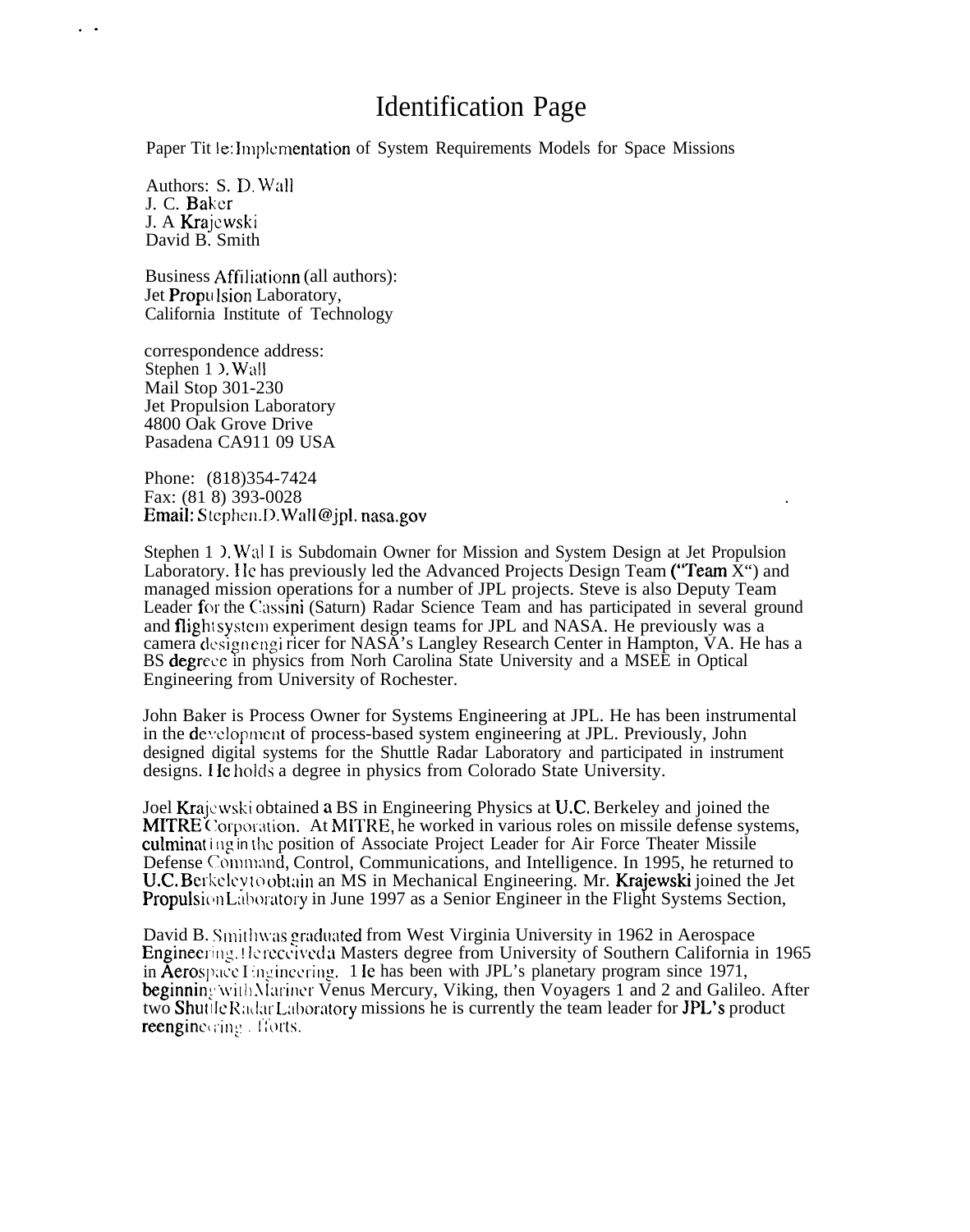# Implementation of System Requirements Models for Space Missions

S. D. Wall J. C. Baker J. A Krajewski David B. Smith

Jet Propulsion Laboratory California Institute of Technology 4800 Oak Grove Drive Pasadena CA 91109 USA

Abstract -As a part of it restructuring of the space mission design process, the Jet Propulsion Laboratory is investigating a model-driven concept for capturing systemlevel requirements for space misions. Anticipated advantages include (1) earlier achievement of system design maturity; (2) earlier detection of system-level problems through virtual test; and (3) enabling of mission/system trades throughout the design phase. Model-driven systems enable rapid evaluation of changes and, it is hoped, 'significantly shorter development periods and less rework.

#### 1. INTRODUCTION

Prior to 1990, space missions were proposed, designed and operated under a pardigm of performance maximization. The frontier of space exploration seemed infinite, and the demand for technology development encouraged that paradigm. Toward that end, space missions were conceived that produced maximum exploration and maxi mum technology development; economics and productivity were secondary.

The 1990s brought an environment that was significantly different. The end of the cold war and the coincident focus on federal budget balancing brought with them an era of practicality applicable to, among other fields, space exploration. Science and technology insertion were still required; but in addition productivity and maximization of the scienceto-cost ratio were of concern.  $NASA$ introduced the "faster, beter, cheaper"

mantra both full cost accounting and total-Iife-cycle cost accounting were required. In short, scientists and engineers. are now asked to design and build systems where cost and schedule may be fixed, or near-fixed, parameters in the design space. A key effect of this new design environment is that the technical requirements at the system and  $\bullet$ subsystem level must remain more flexible throughout the design cycle.

After some deliberation, JPL's reengineering of product development centered itself around six basic themes:  $(1)$ . The overall approach to satisfaction of these themes is addreseed in Smith (1997). The focus of the present paper is on the MSD contribution to the DNP stretch goals, which is concentrated on the achievement of early test of the system requirements themselves We will describe a methodology that captures system requirements in software models rather than in documents.

#### 2. EXECUTABLE REQUIREMENTS

At the highest level, requirements for a traditional project are stated in terms of science (or other sponsor) objectives: to visually map a planet's surface, to determine surface modification processes, etc. Such objectives are typically refined into requirements on a spacecraft (e. g., the mass it must carry, data it must store) requirements on the mission (e. g., orbit characteristics, data to be acquired), and any other major elements. These in turn are partitioned into systems within these elements, subsystems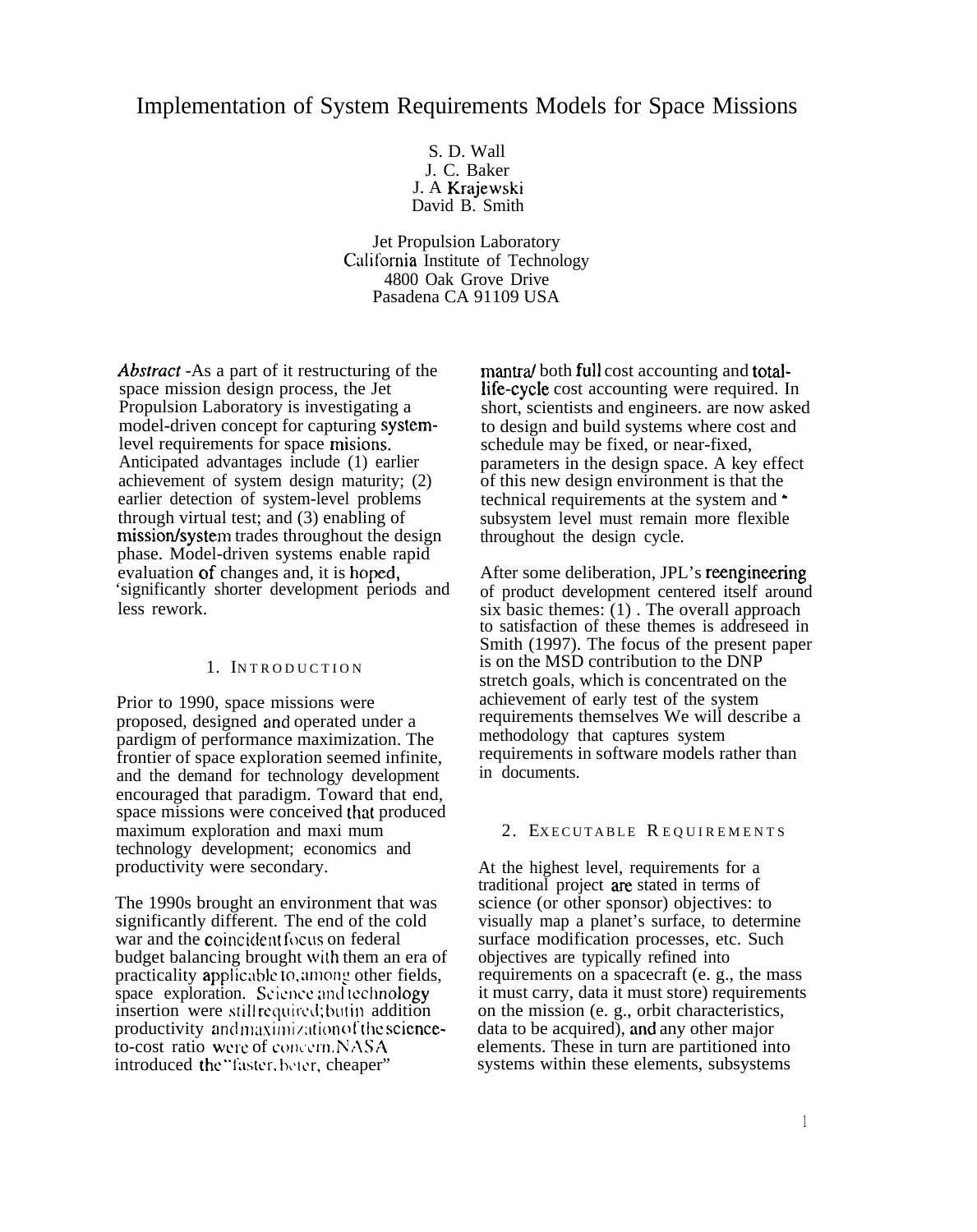within the systems, and so on until the requirements are stated at a low enough level to be handled by a single engineering team. Traditionally, such refinement is captured and communicated on paper, in documents which are used to define commitments by the designers. Committments are Then negotiated against resources, usually using the same documents, until an agreement is made. For large space missions the flowdown of, and commitment to, ful I set of requirements to a buildable level can occupy many workmonths and several calendar years to complete.

Doeument-driven design, as this methodology is termed (Baker et al, 19xx), suffers from the limitation that its control mechanism is slow. Captured in such a flat form, comprehending tile inter-dependencies of subsystem requirements well enough to formulate an effective change, let alone braving the document adjustment process. can be daunting. Typical I y, the set of requirements documents are understood in full by a handful of people, at best. The addition of requirements tracing software that manages requirements documents in electronic form and identifies requirements that are "children" of higher level requirements has relieved the paperwork burden but has largely left the comprehension and change control aspects untouched.

A second difficulty with document-driven design is that it does not lend itself to testability. High-1evel science objectives are the ultimate customer requirement, yet it is difficult to determine whether a change still meets them or not. For example, to determine if a telecommunications subsystem's 10-watt transmitter is compatible with a scientist's desire to make a map of Venus at 100-m resolution in less [ban one] year needs considerable calculations. To evaluate the impact on that desire of a 10% increase in transmitter mass is harder still.

For both these reasons, JPL has undertaken to partially or wholly replace the documentdriven requirements process with something better. Following an idea from Purvis et al., 19xx and expanded by Smith, 1997, we have begun implementation of arequirements

system based on a set of cross-cutting requirements models ("requirements models") that state spacecraft-level requirements (referred to as Level 3 requirements) in an executable form. The desired advantages of this new methodology are ( 1 ) it should permit an earlier and easier achievement of a level-three design commitment between system engineer and design engineers; (2) it should enable testing of requirements against some quantitatively stated objective and thus permit earlier detection of system-level problems through virtual test; and (3) as the implementation of the design proceeds, it should continue to allow mission/system trades as a way of evaluating potential changes to either system design, mission objectives or subsystem design.

## 3 . IMPLEMENTATION .

#### Relationship to Current Tools

Models don't replace engineers -- rather, when used shrewdly they help the design team to do its job faster and better by catching some system-level problems earlier in the design cycle and affording quicker and/or more careful requirement allocations to be explored. They can be viewed as combining in one place the features of several tools we already use for mission and system design in order for the team in general, and the system engineer in particular, to capture, understand, and improve system-level behavior.

Often, activities during a particular spacecraft mode are such that the demand for systemlevel resources are fairly constant, or at least easily boundable. On the other hand, there can be some spacecraft modes that represent significant variations of demand in time that are hard to assess in a simple mode-based analysis. An example from a current JPL avionics design project, X2000, is a trajectory correction maneuver (aka, 'turn and burn'). This maneuver consists of a sequence of modes: cruise - turn - main engine burn - turn - cruise. An excel-based analysis of this manuever was performed by the X2000 system engineer in May 1997 with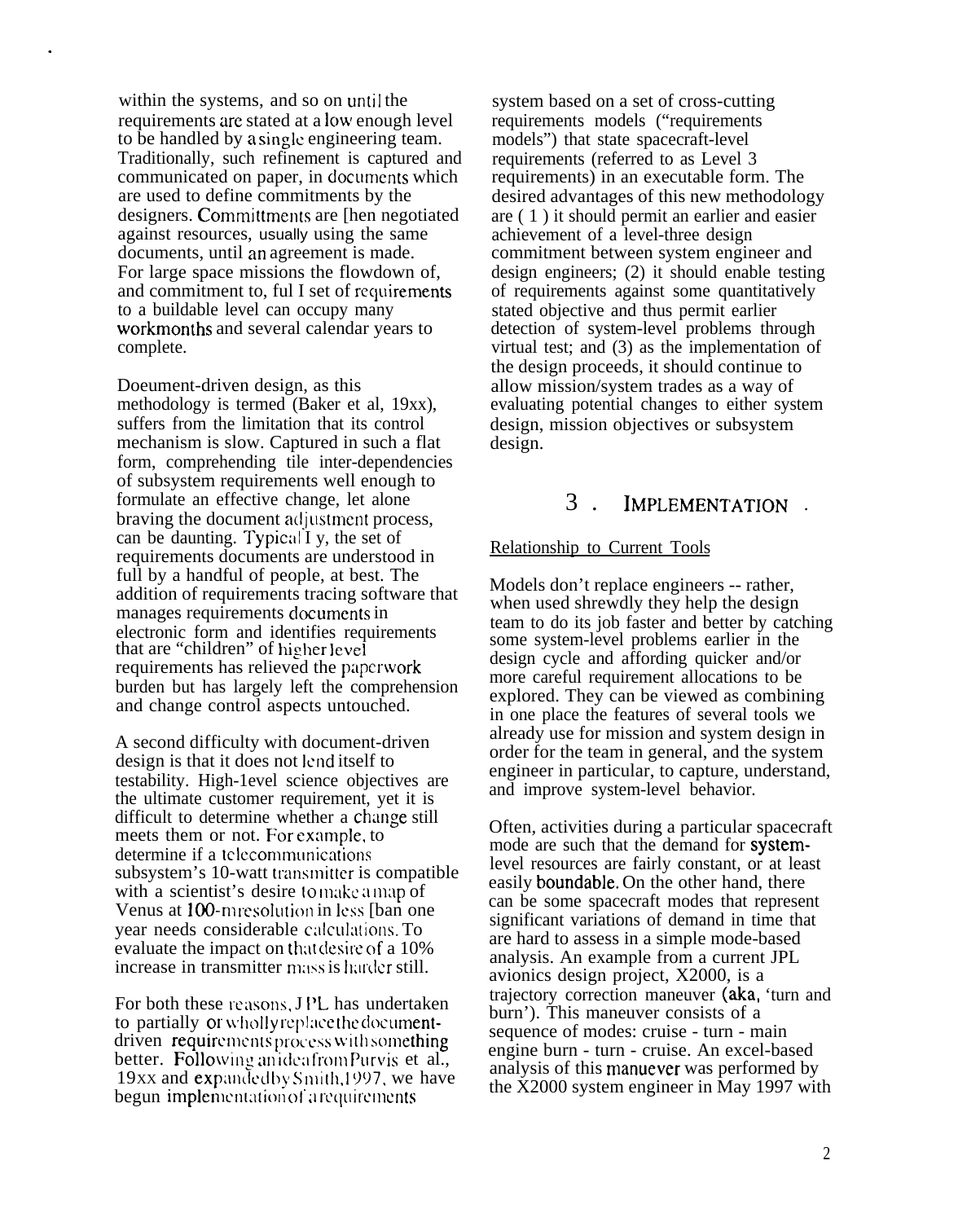two results:  $(1)$  the power requirement is challenged by this manuever, but  $(2)$  it was hard to see the relative timing of various events, The partial satisfaction provided by this analysis approach constitutes one of the motivates for a more detailed tool.

XCUT models simply combine many of the features of spreacisheets, block diagrams, and mission scenario timelines into a fourth tool: a dynamic system model (see figure 1). XCUT models depict the basic subsystem partitioning and interactions (from functional block diagrams), embue these diagrams with the subsystem modes, states, and interactions relevant to utilization of system-level resources (from budget a llocat ions), and drive the diagrams through a script derived from mission scenarios to show gross-level system behavior over time.

requirements balance is impacted by a subsystem having a different capability than its initial requirement allocation. Though perhaps confusing at first, this flexibility is no different from the flexibility we use today in Excel spreadsheet budgets.

## X2000 XCUT Models

The initial version of the XCUT model for  $X2(X)O$  is taking shape. We are currently using the tool "Foresight" to implement the XCUT models. Figure 2 depicts the goal model structure.

The  $X2000$  system engineer identified power, databus, mass memory, and CPU as key system-level resources to be managed during the design process. Of these, power and databus requirements are the first systemlevel resources-we chose for the **XCUT** 



I it as mass and powerbudgets could be models to capture. interpreted as either top-down requirements (early in a project), bottom-up capabilities (later in a project) or some deftly-handled combination of both, the interpretation of the outputs of the XCUT models 'depend on how the input parameters are interpreted-validation of internal consistency amongst Level 3/4 requirements, validation of consistency amongst subsystem capabilities, or, mixing requirements and capabilities, an assessment of how the overall system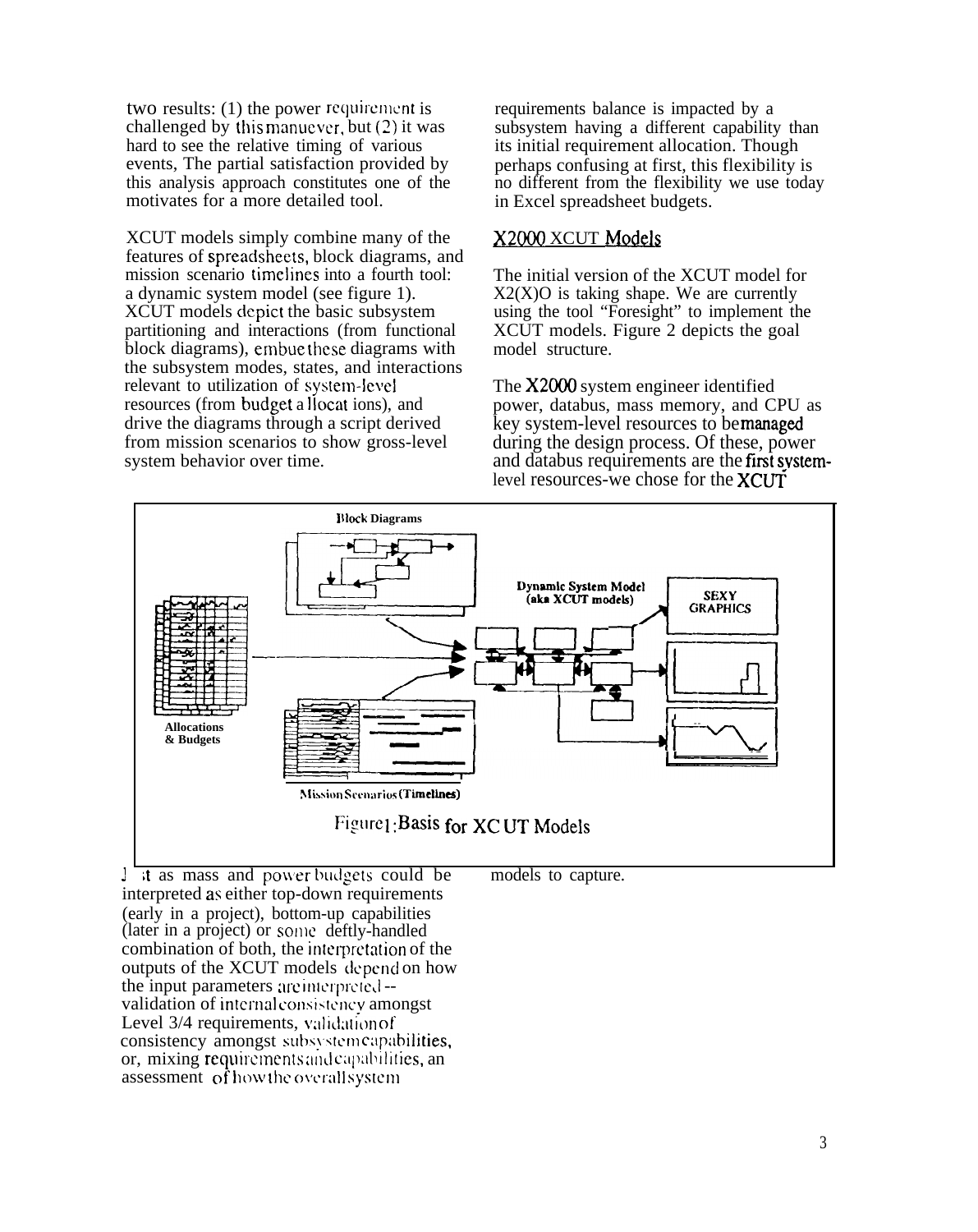

Eac Tubsystem is modeled as a basic topleve block diagram which includes state transition diagrams to capture subsystem states (e.g., 'off,'warming up', 'on', 'standby', 'communicating', etc.). Each subsystem is characterized by a set of toplevel parameters, often associated with particular states, of the sort [hat are specified] in resource allocation sheets (e.g., datarate, power draw, warm-up delay, etc.).

The model reads in initializing data and a script derived from a mission scenario. Initializing data include subsystem parameters (e.g., power draw and databus demand for each state), initial states of each subsystem at the start of the scenario, and so forth. The script consists of two sets of inputs: (1) commands loaded into a sequence in the **cmd/tel** model to be executed during the first portion of the scenario, and (2) commands loaded into the ground station model that are to be **uplinked** to Command/Telemetry (via telecom) during. the scenario for later execution.

After the models are initialized, the user starts the simulation. The command/t elemetry model issues commands stored in its sequence at the appropriate times to drive the

rest of the model. The various components of the XCUT models respond to the commands and interact. '

A concrete example maybe helpful here: figure 3 below shows the interactions among the XCUT models to perform a turn, followed by explanatory text.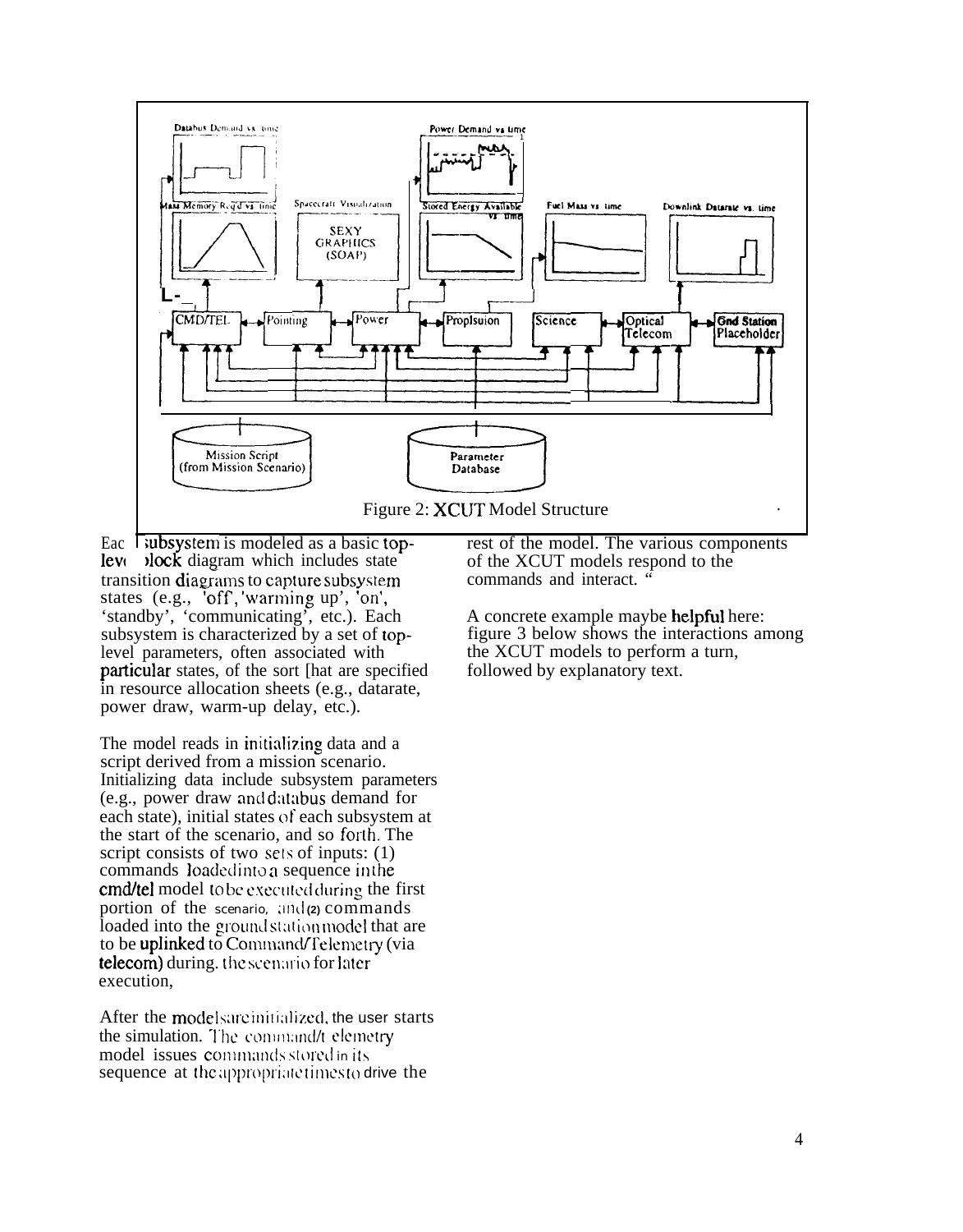

Assume the first command in the sequence is to turn from Europa to Earth. The CMD/TEL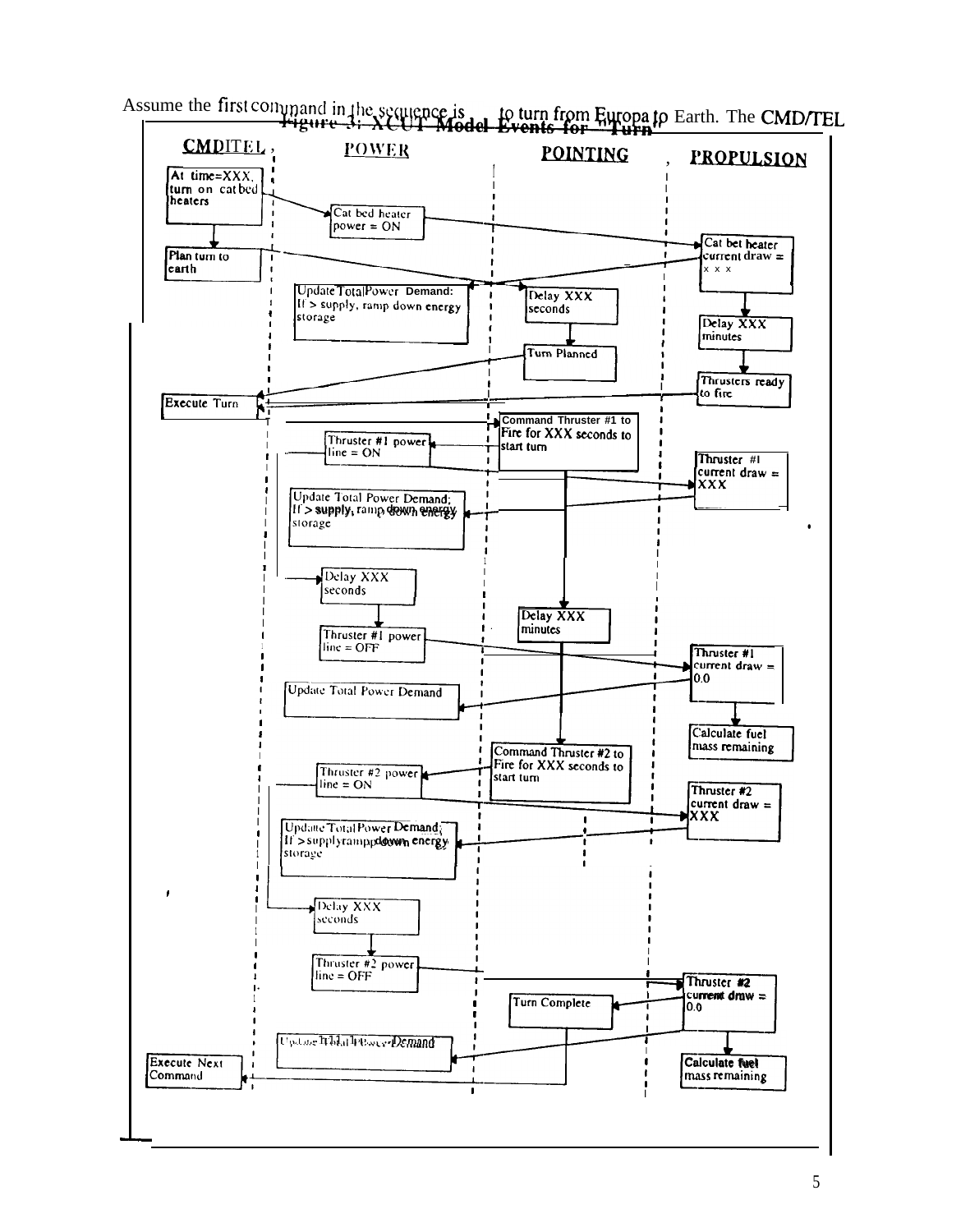model issues a command to Power to turn on catalyst bed heaters. The Power model, upon receipt of this command, sets the value of a power line running into the Propulsion model to be ON. In response, Ihc Propulsion model sends back to the Power model a parameter reflecting the current that the cat bed heaters are now drawing. The Power mode] then updates its summation of the overall power demand accordingly. If the power demand exceeds the supply, then the energy storage reserve is drained over time to support the load.

While the beds are heating, CMD/TEL commands Pointing to plan a turn (o Earth. After a delay, the Pointing model sends a message to CMD/TEL that the tum has been planned. The CMD/TEL model commands Pointing to execute a turn after a delay accounting for the warm-up time required by the cat bed heaters and atlc r receiving the 'turn planned' message from Pointing (whichever comes lint). The Pointing model then sends command to the valve drive electronics (located in the Power model) to open a thruster for a length of time. In response, the VDE changes the value on a power line to the thruster in the propulsion model to open the thruster, The Propulsion model sends back to the power model the current draw required to open the valve.

After a delay accounting for the coast period of the turn has elapsed, [I:c Pointing model commands a second thruster to fire to stop the turn. A time delay is then encountered to account for settling time into the new attitude. After this delay, the Pointing model sends a message to the CMD/TEL model stating that the turn has been executed. The CMD/TEL model then executes the next command in the sequence.

In terms of model outputs, the Propulsion model displays atime-history of fuel consumed, which is updated each time the fuel flow rate changes. '1 he Power model sums up the overall power demandatany given point intime.compares it to the DC power supply (less conversion and  $distriolution$  losses), and continuously updates its di.sill.i $\sim$  of power demand, power margin, and "Venergyreserve available.

When demand exceeds supply, the difference is covered by draining an energy reserve (less a discharging loss), and the energy supply display ramps down accordingly.

Downlink, uplink, science collection, and other spacecraft modes are modeled in a similar fashion. In this way, the XCUT model executes a script derived from a mission scenario, and accounts for the demand for system-level resources either in a requirements sense (if parameter values representing requirements are used), or in a capabilities sense (if parameter values represent capabilities are used).

Further, when a subsystem engineer proposes a capability that varies from the initial top-down requirement, the models can facilitate the assessment of the resulting impact to the system-level requirements balance. .

#### Interaction between Cross-Cutting Systemlevel Models and Subsystem Design Models

For years, subsystem engineers have built detailed, physics-based computer models of subsystems in order to better estimate performance and surface technical design or operational issues. Examples include attitude control system models built in MATLAB, mechanical models built in ProE, and so forth. Generally, a CogE builds and uses these models to flesh out hardware/software design and, in some cases, to produce design files that can be used for fabrication directly.

Although the concept of integrating all these detailed, physics-based models together into a complete spacecraft model (aka, a 'virtual spacecraft') may at first seem appealing, the practical impediments are legion:

- profoundly complex software interfaces
- . computer power required

. difficulty& turnaround time to make changes that affect multiple models

Hence, the main goal of partitioning the modeling activities into XCUT and subsystem design (SSD) models interfaced [hrough a Parameter Database is to shrewdly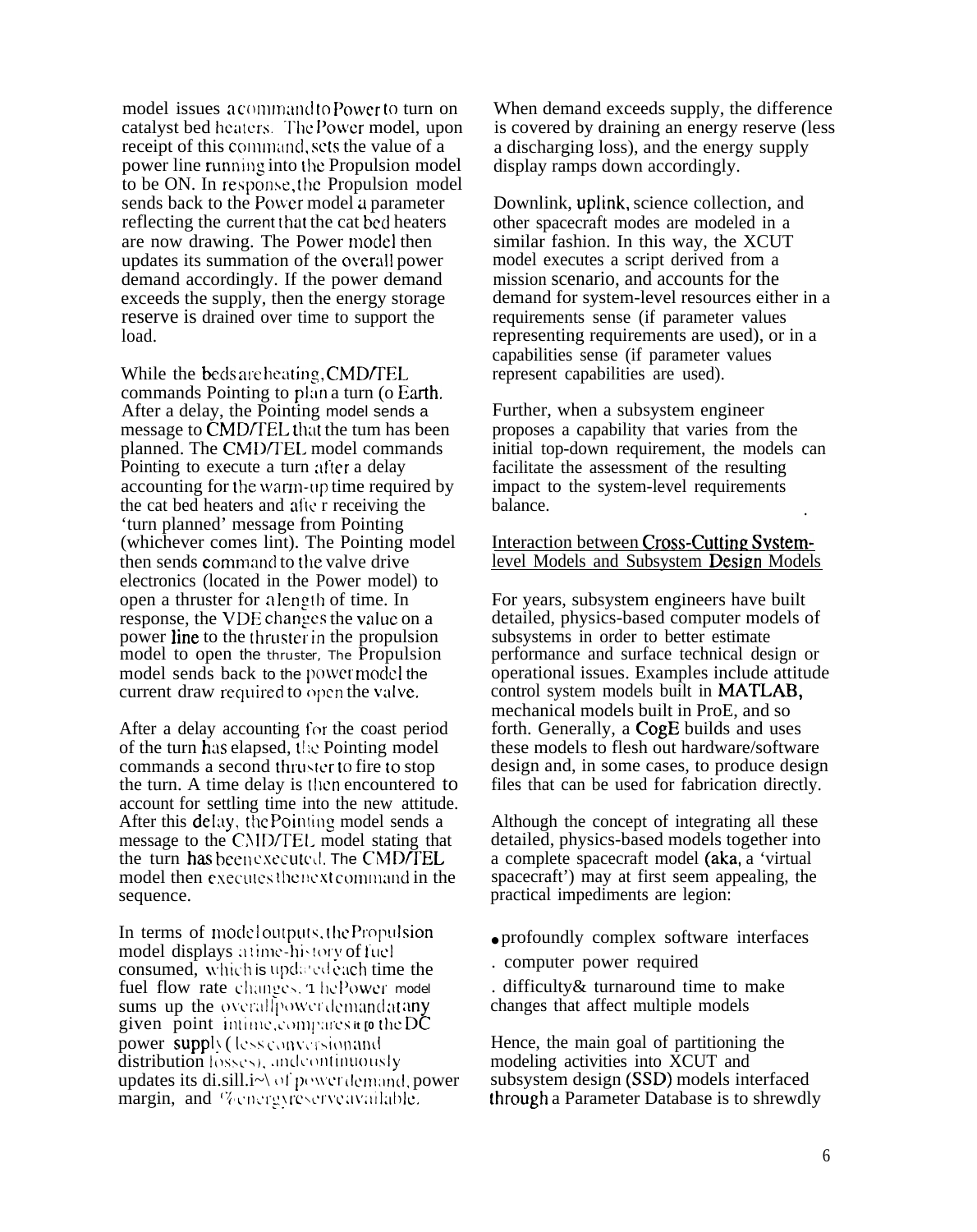select key design parameters for each subsystem, and then exercise a system-wide model driven only by this relatively small set of characterizing parameters.

There are (at least) 3 distinct ways in which parameters shared by XCUT and SSD models could be used, with notional examples:

### (1) Top-downdesign'

 $\hat{\mathbf{A}}$ 

Assume a situation in which system-level requirements have been established and balanced by the system engineer using the XCUT models. The resulting requirements parameters are then uploaded to the PDB for the team's use.

Assume a subsystem engineer (say, the **Telecom engineer**) is using an SSD model to develop a subsystem design, and there is a top-down requirement levied on the subsystem (e.g., a transmit datarate). The engineer's model would capture the physics of the problem: power consumpt ion and losses, beam spread, distance to receiver, pointing accuracy, performance variation with temperature, etc. Ultimately, one of the outputs of this model is a predicted datarate achievable under different conditions.

The engineer's SSD model would, when run, download the required datarate from the PDB and plot it in [he same chart as the predicted] achievable datarate, thereby allowing instant, obvious comparison of predicted performance versus a top-down requirement. The SSD model would do no calculations using the required datarate, merely use it in a plot for comparisonpurposes.

(2) Boundary conditions for subsystem design'

**Consider a** Power engineer who's task is to design a power system, and he/she uses an **SSD** model that captures the physics of power generation and storage: solar array efficiencies. sun-spacecraft-planet geometry, transmission losses, conversion losses, thermal behavior, battery discharge / recharge mechanisms and efficiencies, transient behavior, et.

The system engineer would have run the XCUT models with mission scripts and obtained power-demand profiles from the simulation. These profiles would have been based on the allocated power demand for each state within each subsystem, as played out by the mission scenarios. The power engineer can then use the power demand profiles from the XCUT models to design against.

(3) 'Assess Impact of Subsystem design variation from original requirement'

Assume that the original requirements balance achieved by the system engineer using the XCUT models is being challenged; in particular, that the **Telecom** engineer, using his/her SSD model, is arriving at design solutions that meet the datarate requirement but break his/her power requirement. The Telecom engineer loads a "Current Best" Estimate" capability value for power into the PDB. The system engineer, perhaps with the design team in attendance, then runs the XCUT models again, with the CBE power capability value instead of the **requirement**, to assess the impact on the overall system requirements balance. If the perturbation is minor, perhaps the design team will decide to relax the power requirement on **Telecom**. If the impact is significant, then the team can explore a number of possible options: increase energy storage, temporarily turn off other power-consuming components, and so forth. Use of the graphical XCUT model both speeds up the initial assessment of system-level impact and facilities communications among the team as to the causes and potential solutions to system design problems.

The importance of the SSD models in these example is that they are a primary tool for the subsystem engineer to provide the 'technical' pedigree' of the characterizing parameters used in system-level trades.

The importance of the XCUT models in this example is that the interrelationships among all the subsystems' characterizing parameters are captured and exercised with quick turnaround (measured in minutes) against a